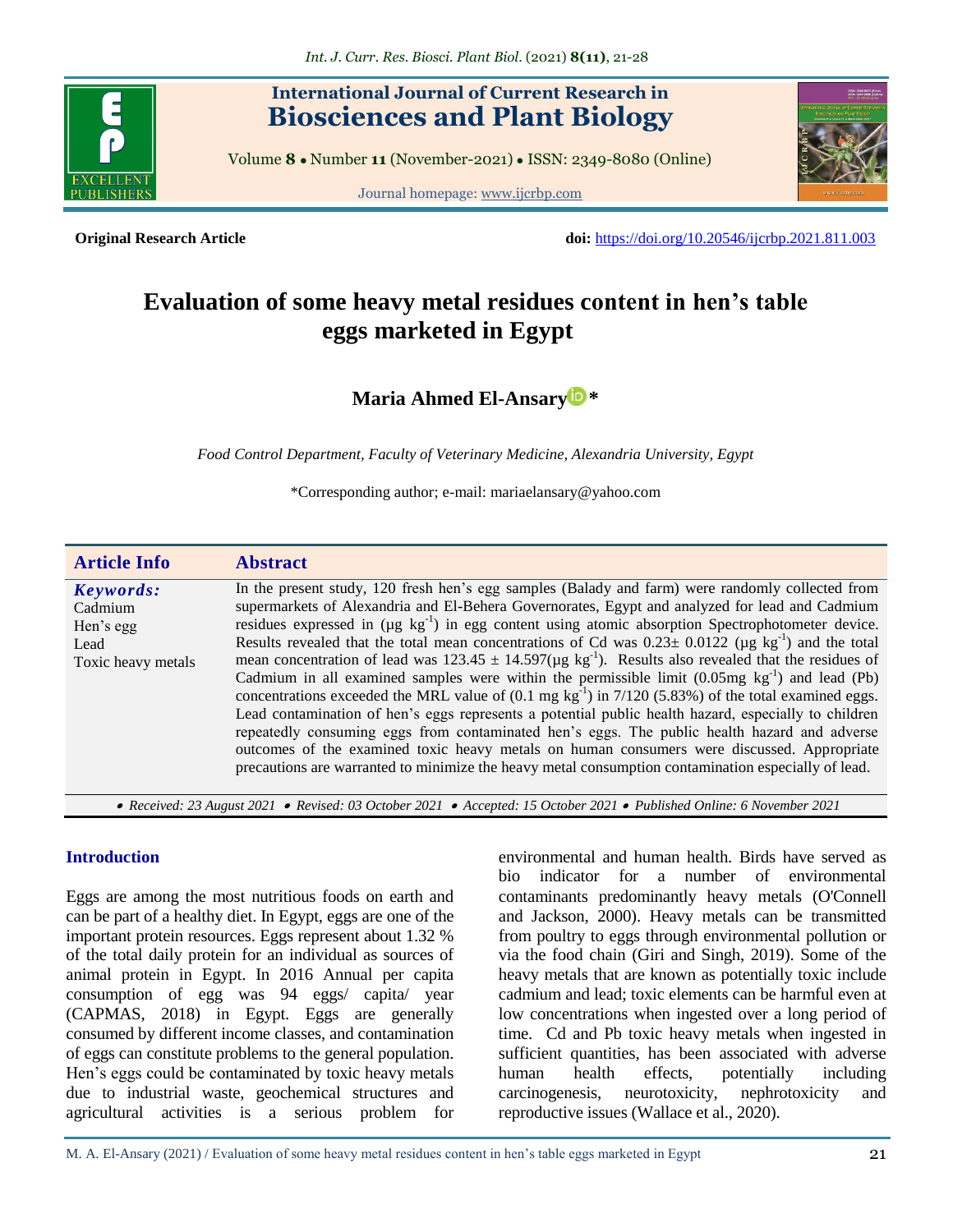Generally, increasing the intake of toxic elements poses hazards to both animals and humans. It is therefore necessary to estimate the risks associated with the regular consumption of such eggs as well as the need for more elaborate studies to estimate their impact in respect to possible health effects. Therefore, the present study was considered in order to assess the level of two elements recognized as toxic heavy metals Cd, and Pb, in the hen's eggs from different locations in Alexandria and El-Behera Governorates, Egypt with a view of providing information about the risk associated with their consumption

### **Materials and methods**

### **Sampling**

One hundred and twenty eggs of local hens (sixty each of Balady and farm eggs) were collected from two sectors representing two geographic areas in Egypt. These sectors were: Alexandria Governorate and El-Behera Governorate; sixty eggs (30 Balady and 30 farm eggs) were purchased from the local market in each Governorate.

### **Egg preparation and analysis**

To analyze the metals in egg content according to method previously described by AOAC, (2005) the eggs were washed vigorously with de ionized water, then opened carefully; by cut in the air cell end using pointed forceps and dissecting scissors; the eggshell was separated from egg content, the egg content were homogenized into a  $50$  mL beaker,  $(10 \text{ g})$  of the homogenized samples were weighed accurately in a tarred silica dish. After that the samples were dried at 120°C in a laboratory oven. These dishes were then placed in the muffle furnace at ambient temperature and slowly raised temperature to 450°C at a rate of 50°C/h. The samples were ignited in a Muffle furnace at 450°C for at least 8 hrs. Precaution was taken to avoid losses by volatilization of elements. After cooling the dishes of the samples were removed from furnace. Then samples were digested in desired amount of 50% nitric acid on hot plate. After that the samples were filtrated into a 100 ml volumetric flask using Whatman No. 44 filter paper and washed the residue.

Concentration of metals were determined and measured by an atomic absorption Spectrophotometer according to the AOAC, (2005) and calculated against a standard curve. Each analysis was carried in duplicate, standard and blank samples were analyzed every 20 sample. All concentration was expressed in µg  $kg^{-1}$  on dry weight basis.

# **Standard preparation**

Metal standard solution was prepared for calibration of the instrument for each element being determined. All samples were prepared by the chemicals of analytical grade with distilled water. (1) Lead Standard solution– 1mg / ml. 1.000 g Lead was dissolved in 7 ml conc HNO3 in 1 litre volumetric flask. Diluted to volume with water. (2) Cadmium Standard solution 1 mg / ml. 1.000 g cadmium was dissolved in 14 ml water and 7 ml conc HNO3 in 1 litre flask. Diluted to volume with water. The apparatus was adjusted at wave lengths of 217.0 nm for lead and 228.8 nm for cadmium.

### **Analysis of samples**

Atomic Absorption Spectrophotometer was setting up with flame condition and absorbance was optimized for the analyses. Then blanks (deionized water), standards, sample blank and samples were aspirated into the flame in AAS. The calibration curves obtained for concentration vs. absorbance.

For potential health risk assessment, in the first step human health risks, posed by chronic exposure to heavy metals, were evaluated in accordance with Equation (1) (Guo et al., 2016).

Estimated daily intake (EDI) of heavy metal contaminants through egg consumption depends on heavy metal concentrations in the egg content, daily egg consumption, and consumer body weight, which is obtained using the following formula:

$$
EDI (mg) = \frac{c \times 1Rd \times Cfactor}{bw} \quad Equation (1)
$$

Where,

*C* is a heavy metal concentration (mg kg wet weight) in the egg content, *IRd* is a daily egg intake (11.64 g per day in 2016 Annual Per Capita Consumption of egg was 94 eggs/ capita/ year or (4.15 kg eggs /capita/year). (CAPMAS, 2018) in Egypt.), conversion factor (0.085) and bw is the average body weight of a normal adult was considered 65kg and for child was considered 27 kg.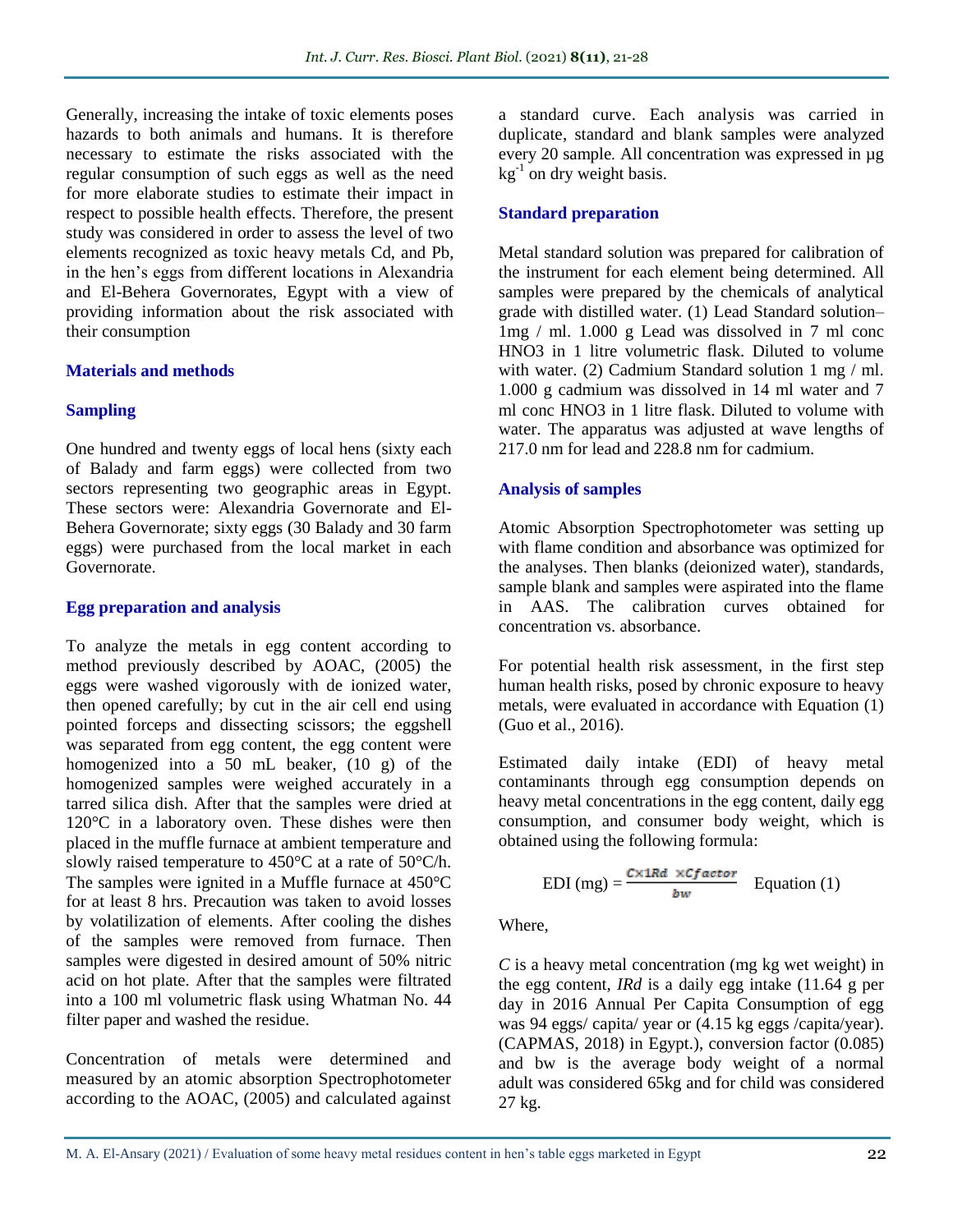In the second step, the Health Risk Index (HRI) for local population through egg consumption was assessed, using the Equation (2) (Guo et al., 2016).

$$
HRI = \frac{EDI}{RfD}
$$
 Equation (2)

Where,

EDI and RfD indicate the daily metal intake (mg) and reference dose of the metal (mg/kg/day), respectively. The oral reference doses were 0.0035 and 0.001 for Pb and Cd; respectively. When below 1, HRI means that the exposed population is assumed to be safe. Total HRI (THRI) of heavy metals for the eggs was calculated, according to Equation (3) (Guo et al., 2016).

#### THRI= HRI (toxicant  $1$ ) + HRI (toxicant 2) Equation (3)

#### **Statistical analysis**

The statistical analysis was performed using SPSS (Statistical Package for Social Sciences) Software, Version 21. The descriptive statistics (mean values, standard error of mean) for values of egg content was analyzed. The level of significance for the differences was set at  $\leq 0.005$  and  $\leq 0.001$ .

#### **Results and discussion**

In the present study, the toxic heavy metals Cadmium (Cd) and Lead (Pb) concentration were estimated, in whole hen's egg content. The concentrations of toxic heavy metals Cd and Pb were determined in two varieties of hen's egg (Balady and farm) collected from two wholesale markets of Alexandria and El-Behera Governorates; Egypt and summarized in Tables 1, 2 and 3. Results illustrated in Table 1 showed that the incidence of cadmium in Balady hen's eggs was 5 (16.67%) and in farm hen's eggs was 7 (23.33%) the concentration of Cd ranged from  $0.1170$  to  $0.2620(\mu g \text{ kg}^{-1})$  with mean value of  $0.1789 \pm 0.0087$  (µg kg<sup>-1</sup>) from Alexandria Governorate (Table 1), and the incidence of Cd was 4 (13.33%) with concentration ranged from 0.10 to 0.19 (µg kg<sup>-1</sup>) with mean value of  $0.144 \pm 0.0047$  (µg kg<sup>-1</sup>) in examined Balady hen's egg from El-Behera Governorate.

Table 1. Heavy metals Cadmium (µg kg<sup>-1</sup>) concentration concentrations in eggs collected from Alexandria and El-Behera Governorates, Egypt.

| ັ້                                                                     | No. of      | $(\mu g \, kg^{-1})$ concentration<br><b>Cadmium</b> |               |        |        |                     |  |
|------------------------------------------------------------------------|-------------|------------------------------------------------------|---------------|--------|--------|---------------------|--|
| Egg/district                                                           | examined    | No. of $+$ ve samples                                |               | Min.   | Max.   | $Mean \pm SEM$      |  |
|                                                                        | egg samples | No.                                                  | $\frac{0}{0}$ |        |        |                     |  |
| Alexandria Governorate                                                 | 30          | 5                                                    | 16.67         | 0.1170 | 0.2620 | $0.1789 \pm 0.0087$ |  |
| Balady hen's egg                                                       |             |                                                      |               |        |        |                     |  |
| Farm hen's egg                                                         | 30          | 7                                                    | 23.33         | 0.1160 | 0.6260 | $0.2017 \pm 0.0171$ |  |
| El Behera Governorate                                                  | 30          | $\overline{4}$                                       | 13.33         |        | 0.19   | $0.144 \pm 0.0047$  |  |
| Balady hen's egg                                                       |             |                                                      |               |        |        |                     |  |
| Farm hen's egg                                                         | 30          | 6                                                    | 20            | 0.21   | 0.81   | $0.395 + 0.0272$    |  |
| Total concentration of Cd<br>$(\mu g kg^{-1})$ in all examined<br>eggs | 120         | 22/120                                               | (18.33%)      | 0.10   | 0.81   | $0.23 \pm 0.0122$   |  |

Cd concentrations in Balady hen's egg from El- Behera Governorate were significantly lower than Balady hen's egg from Alexandria Governorate. From the finding presented in Table 1 it is clear that the incidence of Cd was  $7(23.33\%)$  and  $6(20\%)$  in farm hen's eggs from Alexandria and El-Behera Governorate; respectively. Cadmium ( $\mu$ g kg<sup>-1</sup>) concentrations ranged from 0.1160 to 0.6260 ( $\mu$ g kg<sup>-1</sup>) and 0.21 to 0.81( $\mu$ g kg<sup>-1</sup>) with mean value of  $0.2017 \pm 0.0171$  and  $0.395 \pm 0.0272$  (µg kg<sup>-1</sup>); respectively in examined farm hen's eggs collected

from Alexandria and El-Behera Governorates. The total concentration of Cd ranged from 0.1 to 0.81 ( $\mu$ g kg<sup>-1</sup>) with mean value of  $0.23$   $0.0122$  ( $\mu$ g kg<sup>-1</sup>) in all examined eggs.

The differences in Cd concentration between the farms hen's eggs and Balady hens egg were found to be statistically significant (p<0.001); The concentrations of Cd from examined farm hen's egg from El-Behera were significantly higher than those from Alexandria farm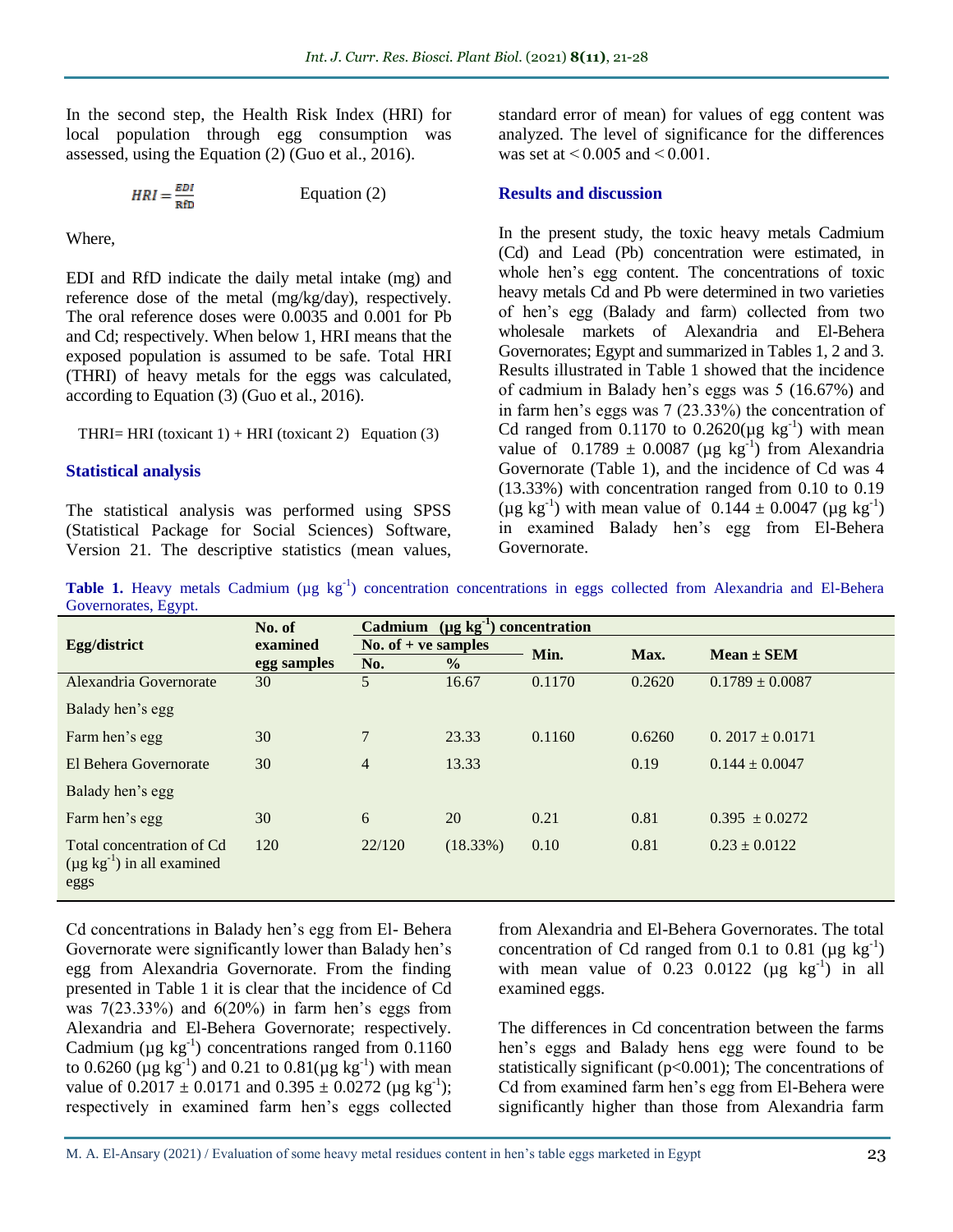hen's egg. The level of Cd concentration was highest in Farm hen's eggs from El-Behera Governorate. The result of Cd contents in egg samples obtained in this study were lower than those obtained by Aliu et al. (2021) they reported  $(0.29-35.42 \text{ µg kg}^{-1})$  with mean value of  $(2.18\pm2.57 \text{ µg kg}^{-1})$  in eggs from Kosovo and higher than Saad Eldin and Raslan (2018) they reported that the residual concentrations of Cd was  $(0.18 \pm 0.02)$  in eggs from Sharkia Governorate, Egypt and Kabir and Bhuyan (2019) they reported that the cadmium concentrations was recorded below the detection limit (ND  $(<0.003$ ) in hens egg. Toxic elements such as Pb and Cd are known to be toxic and have maximum limits by European Commission in some foods but not for eggs (European Commission Regulation, EC No 1881, 2006).

Regarding the permissible limits of Cd it was clear that from results presented in Table 3, the mean concentrations of Cd in the entire examined hen's eggs were  $(0.23 \pm 0.0122 \mu g kg^{-1})$  which was below the maximum acceptable limits  $(0.05 \text{ mg kg}^{-1})$  in food recommended by EU, 2006); Lower findings were reported by Saad El Din and Raslan (2018), the study recorded the mean Cd concentrations in the examined egg samples were  $0.18 \pm 0.02$ ,  $0.09 \pm 0.01$  ppm in balady hen eggs. Lower results also were reported by Korish and Attia (2020); they reported undetectable level of Cadmium in chicken eggs from Saudi Arabia. Cd had been linked to skeletal damage (Jarup, 2003), and Cd and Pb are known to harm the reproductive system and embryonic development.

Table 2. Heavy metal (Lead, µg/kg<sup>-1</sup>) concentration concentrations in eggs collected from Alexandria and El-Behera Governorates, Egypt.

|                                        |                                       | $(\mu g/kg^{-1})$ concentration<br>Lead |               |        |            |                     |  |
|----------------------------------------|---------------------------------------|-----------------------------------------|---------------|--------|------------|---------------------|--|
| Egg/district                           | <b>No. of examined</b><br>egg samples | No. of $+ve$<br>samples                 |               | Min    | <b>Max</b> | $Mean \pm SEM$      |  |
|                                        |                                       | No.                                     | $\frac{0}{0}$ |        |            |                     |  |
| Alexandria Governorate                 | 30                                    | 12                                      | 40            | 38.00  | 281        | $106.43 \pm 11.24$  |  |
| Balady hen's egg                       |                                       |                                         |               |        |            |                     |  |
| Farm hen's egg                         | 30                                    | 17                                      | 56.67         | 112.00 | 741        | $303.03 \pm 42.055$ |  |
| El Behera Governorate                  | 30                                    | 6                                       | 20            | 19.00  | 55,0000    | $31.07 \pm 2.16$    |  |
| Balady hen's egg                       |                                       |                                         |               |        |            |                     |  |
| Farm hen's egg                         | 30                                    | 10                                      | 33.33         | 20.00  | 88.00      | $53.27 \pm 3.43$    |  |
| Total concentration of lead            | 120                                   | 45/120                                  | (37.5%)       | 19.0   | 741        | $123.45 \pm 14.597$ |  |
| $(\mu g/kg^{-1})$ in all examined eggs |                                       |                                         |               |        |            |                     |  |

**Table 3.** Compliance of examined eggs samples to maximum permissible limits of toxic metals in food.

| <b>Element</b> | No of<br>examined<br>samples | <b>Positive</b><br>samples No<br>$($ %) | Min. | Max. | $Mean \pm SEM$<br>$(\mu g/kg^{-1})$ | <b>Permissible limit</b>                    | Over permissible<br><b>limits</b><br>No. (%) |
|----------------|------------------------------|-----------------------------------------|------|------|-------------------------------------|---------------------------------------------|----------------------------------------------|
| Cadmium        | 120                          | 22/120<br>(18.33%)                      | 0.10 | 0.81 | $0.23 \pm 0.0122$                   | $0.05$ (mg/kg)<br>According to EC,<br>2006. | Zero                                         |
| Lead           | 120                          | 45/120 (37.5%)                          | 19.0 | 741  | $123.45 +$<br>14.597                | $0.1$ (mg/kg)<br>According to EC,<br>2006.  | 7/120(5.83%)                                 |

Chicken eggs may pose risks due to contamination with heavy metals from the environment or through the food chain. Chicken exposure to heavy metals is due to ingestion of repeated small doses of such chemicals via feed and water. The major component of chicken feed as grains (maize, soybean and wheat) which are the main component of feed could also accumulated metals from contaminated soil depended on location. However food is the primary source of cadmium exposure, the main source of Cd contamination can be attributed to the use of chemical pesticides to cultivate poultry food as well as poultry medicines, containing cadmium and its adverse health effects occur in the form of kidney damage but possibly also bone effects and fracture. The concentration of the heavy metals Lead in examined hen's eggs are presented in Table 2, it is clear that 12 out of 30 (40%) Balady hen's eggs from Alexandria Governorate were found positive for lead with concentration ranged from  $\overline{38}$  to  $281 \ (\mu g \ kg^{-1})$  with mean value of  $106.43 \pm 11.24$  (µg kg<sup>-1</sup>). While in the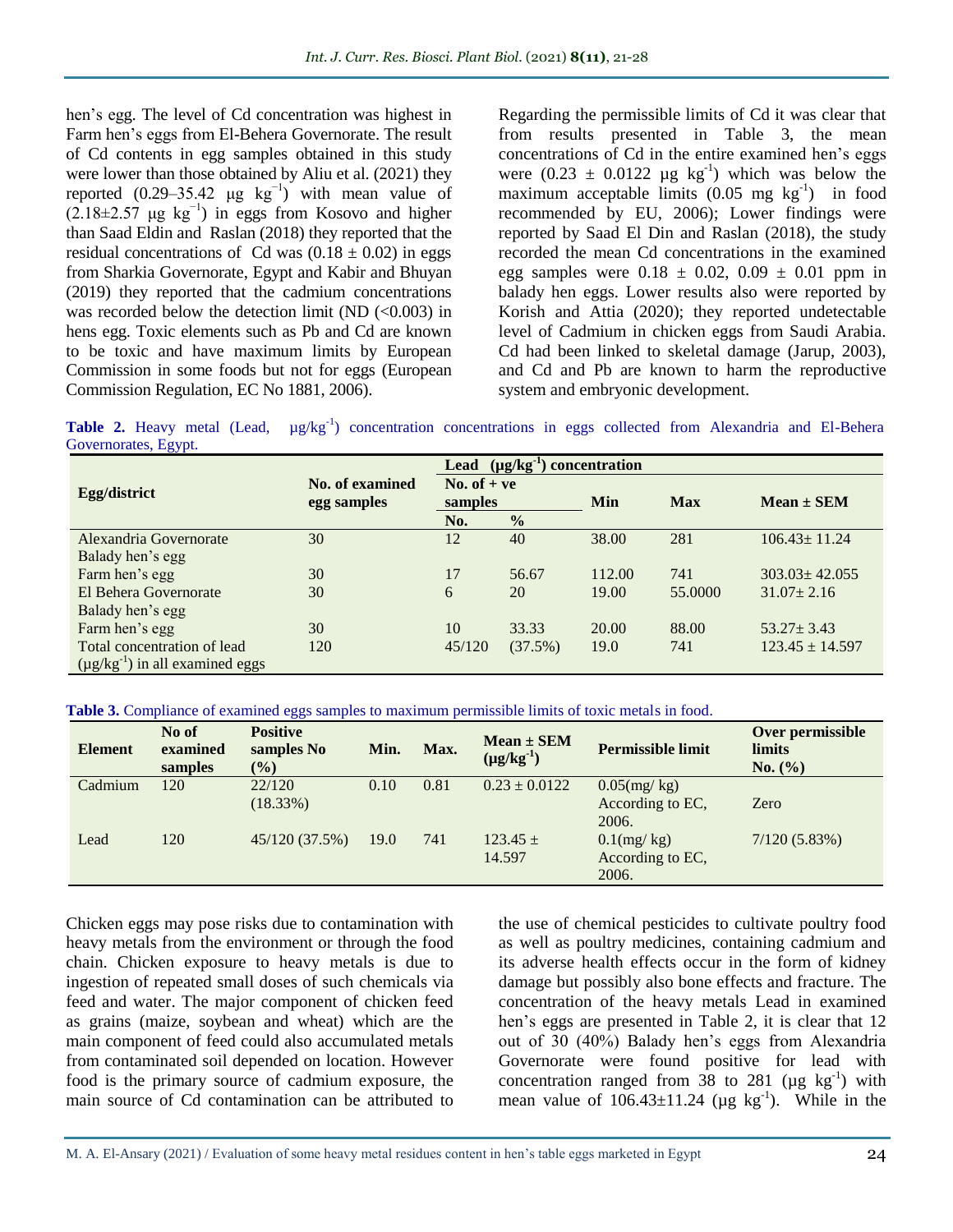analyzed Balady hen's egg samples from El-Behera Governorate the incidence of positive samples was 6/30 (20%) and the concentration of Lead was ranged from 19 to 55 ( $\mu$ g kg<sup>-1</sup>) with mean value of 31.07 $\pm$  2.16 ( $\mu$ g kg-1 ). Lead concentrations were found higher significantly in Balady hen's eggs from Alexandria than Balady hen's eggs from El-Behera Governorate. The little variation in the metal content of egg bring at different location, feed appeared to be the major contributor to the amount of metals in eggs. These results also may explain the differences in bioaccumulation of the metal content in the eggs laid by hens from industrialized and agricultural regions (Dobrzañski, et al., 2004). Regarding the Pb element from farm hen's egg, results presented in Table 2 showed that the incidence of positive samples from Alexandria Governorate was 17 /30 (56.67 %); the lead concentration in farm eggs ranged from 112 to 741 ( $\mu$ g kg<sup>-1)</sup> with mean value of 303.03  $\pm$  42.0.055 (µg kg<sup>-1</sup>). While the lead incidence were 10/30 (33.3%) of examined farm hen's eggs from El-Behera Governorate and the minimum and maximum lead concentration were (20 and 88  $\mu$ g kg<sup>-1</sup>) with mean value of (53.27 $\pm$ 3.43  $\mu$ g kg<sup>-1</sup>). The incidence of Pb was 45/120 (37.5%) for all examined hen's eggs. The mean concentrations of Pb in all examined egg samples were  $(123.45 \pm 14.59$ μg kg-1 ) (Table 2). The mean concentration of lead in farm hen's eggs from Alexandria was found significantly higher than mean concentration of lead from El-Behera Governorate. The results of Pb content in all examined hen's eggs were found highest in concentration in farm hen's eggs from Alexandria. Higher findings were obtained by Saad Eldin, and Raslan (2018) they reported that the residual concentrations of lead exceeded the maximum permissible limits set by (FAO)/(WHO) in all the examined Balady hen's eggs (0.34± 0.03 ppm/wet weight); from Egypt. Lower results were obtained by Korish and Attia (2020) they reported undetectable level of lead in chicken eggs from Saudi Arabia.; and Faryabi et al. (2021) they reported a concentration of 0.1163 mg kg<sup>-1</sup> of lead in eggs from Qom, Iran. The mean concentrations of Pb in all examined eggs the present study were higher than those reported by Aliu et al. (2021) they recorded lead concentration range 0.04– 1.41 μg kg<sup>-1</sup>with mean value of  $(32.92 \pm 23.18 \,\mu g \,\text{kg}^{-1})$ . The mean concentration of Pb in eggs from farms was significantly greater than the averages of Balady hens eggs (*p*<0.001). There were significant differences among the concentration of the two (Cd and Pb) metals included in the study between the egg samples from

farms and Balady hen's eggs were observed. Pb concentration was the highest. The high Pb concentration in samples from farm hens can be explained due to the presence of the large industrialization in this region, which is also considered to be the main source of environmental pollution. EFSA (2012) reported that the environmental pollutants such as toxic element detected in free-range hen eggs that pasture outdoors are more exposed to environmental contamination were higher than those detected in battery-reared hen eggs. The levels of lead in eggs were significantly different ( $P \leq 0.05$ ) among the two regions. The mean values of Pb concentration were near the permissible limit  $(0.1 \text{ mg kg}^{-1})$  in Balady eggs form Alexandria  $(0.106 \text{ mg kg}^{-1})$  and lower than the permissible limit for Balady eggs  $(0.031 \text{ mg kg}^{-1})$  and farm hens eggs from El-Behera  $(0.053 \text{ mg kg}^{-1})$ Governorates and exceeded the permissible limit in farm hens egg  $(0.303 \text{ mg kg}^{-1})$  from Alexandria. The variation may be resulted from feeding behavior and diverse capability for birds to ingest soil and grass. Researchers also found relationship between the levels of heavy metals in chicken and their feed like plant and insect. Hens' feed (water, additives, etc.) and husbandry system are the main influencing factors governing toxic element levels in eggs. These metals can pass to the egg representing a risk factor in humans who consume contaminated hen's table eggs.

Regarding the permissible limits of Pb, it was clear that from results presented in Table 3, 7 out of 120 examined hen's egg samples (5.83%) exceeded the maximum acceptable limits in food  $(0.1 \text{ mg kg}^{-1})$ recommended by EU, 2006 (Table 3). A significant difference ( $P \le 0.05$ ) was observed between the mean concentration  $(0.123 \text{ mg kg}^{-1})$  of the studied samples and the international standard lead level in eggs (0.1  $mg \, kg^{-1}$ ). Approximately 40% uptake of lead from egg is reported in children Khan et al. (2016). High lead concentration in food has been reported to be associated with cardiovascular, renal, nervous, and skeletal-system diseases (Jarup, 2003). The major sources of metal contamination in commercially produced eggs include contamination in the feed, water as well as contaminations in the environment. Poultry ration in many cases contain bone or fish meals, which are considered major sources of feed contamination with metals. Lead ingested by chicken through contaminated feed is deposited in bones; soft tissue and eggs, so the contaminated egg represents a potential public health hazard. Table 4 showed the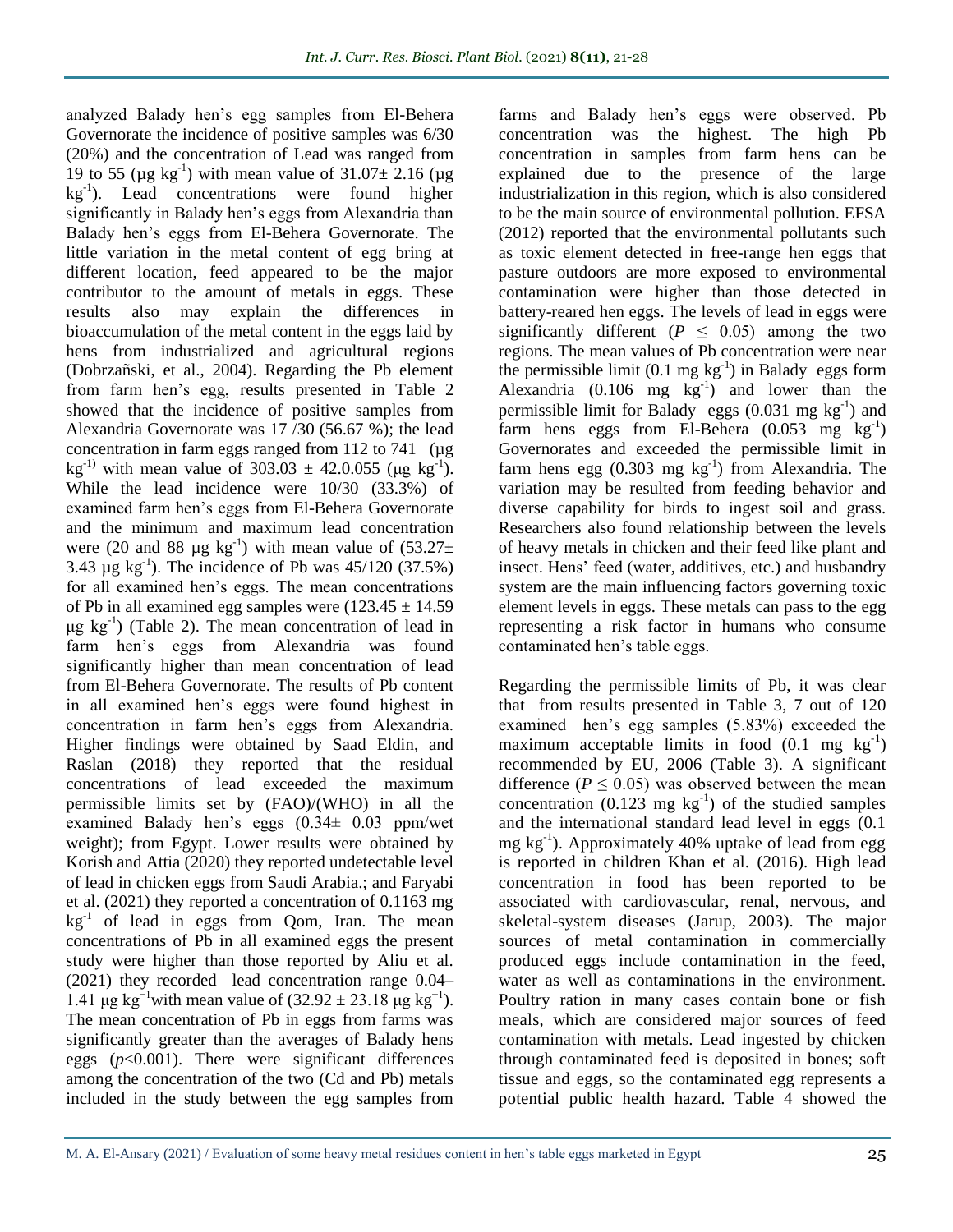estimated daily intake  $(mg kg<sup>-1</sup> bw. day)$  of Cd and Pb heavy metals by Egyptian adults and children through consumption of hen's egg compared against (JECFA) maximum permitted daily dietary allowance per person and recommended daily allowance (RDA) for adults and children. The maximum provisional tolerance

daily intake of Pb is based on the provisional tolerable weekly intake (PTWI) the recommended daily allowance for adults JECFA, (2009) and the maximum provisional tolerance daily intake of Cd is based on the provisional tolerable monthly intake (PTMI) of JECFA (Commission 2013).

**Table 4.** The estimated daily intake (EDI, mg/kg bw day) of Egyptian adults and children according to mean weight of Cd and Pb toxic heavy metals in total of the examined eggs compared to the recommended daily allowance set by JECFA for adults and children.

| heavy<br>metal         | (mg/day)<br>/person) | MTDI $(\mu g/kg$ bw/day)                                                                  | MTMI mg/kg bw.                                           |              |              |
|------------------------|----------------------|-------------------------------------------------------------------------------------------|----------------------------------------------------------|--------------|--------------|
|                        |                      |                                                                                           |                                                          | <b>Adult</b> | <b>Child</b> |
| C <sub>d</sub>         | 0.06                 |                                                                                           | $0.025$ mg/kg bw/month<br><b>JECFA</b> (Commission 2013) | 0.000035     | 0.000084     |
| P <sub>b</sub><br>0.21 |                      | The JECFA PTDI of Pb is 3.6<br>$\mu$ g/kg bw/day (WHO, 2005).<br>$(0.0036 \text{ mg/kg})$ | $- -$                                                    | 0.0019       | 0.0045       |

RDA: Recommended daily dietary allowance, MTDI: Maximum tolerable daily intake; MTMI: Maximum tolerable monthly intake

The EDI (mg  $kg^{-1}$  bw day<sup>-1</sup>) of Cadmium for adult was 0.000035; and 0.000084 for children which was lower than the PTMI  $(0.025 \text{ mg kg}^{-1} \text{ Bw/month})$  JECFA (commission 2013) indicating no health risk for Cd through egg consumption among Egyptian consumers. The EDI (mg  $kg^{-1}$  bw day<sup>-1</sup>) of Pb for adult was 00.0019 and  $0.0045$  (mg  $\text{kg}^{-1}$  bw day<sup>-1</sup>) for lead for adult and child consumers; respectively. The JECFA (WHO, 2005) PTDI of Pb  $(0.0036 \text{ mg kg}^{-1})$ . Therefore, it can be concluded that people might face no potential significant health risk through mere consumption of the analyzed eggs, under the current consumption rate except for pb in child consumer as it exceeded the JECFA PTDI of Pb  $(0.0036 \text{ mg kg}^{-1}$  bw day<sup>-1</sup>). Chronic lead exposure causes developmental abnormalities, deficits in intelligence quotient, neurotoxicity in infants, constipation, colic and anaemia and also can damage intellectual performance, resulting in reduced cognitive development in children. Young children are particularly vulnerable to lead poisoning because they absorb 4–5 times as much ingested lead as adults from a given source (WHO, 2021) no safe level of lead exposure has yet been identified for children's health. Excess lead in food can cause serious damage to the brain, kidneys, nervous system and red blood cells in human's toxic elements can be very harmful even at low concentration when ingested over a long time period.

The Health Risk Index results were showed in Table 5 assuming the weekly consumption rate of three eggs per person revealed that the Health Risk Index (HRI) for Cd for child was 0.0035 and was 0.00842 for adult human consuming hen's eggs was within the safe limits as the value (HRI  $<$  1) while the HRI for Pb (0.5368) was within the safe limits for adult consumers (HRI < 1) and unsafe for children  $(1.2878)$  as it  $(HRI >1)$ . Results also showed that the total HRI was safe (0.5403) for adult consumers and unsafe (1.2962) for children (HRI  $>1$ ). The continuous intake of heavy metals through food at unsafe levels could have adverse effects in the terms of disrupting many biological and biochemical processes in humans, especially in children. Metals can bio accumulates over time to reach toxic levels, which can cause decreases in reproductive success and lowered survival (Burger, 1999). Lead is a cumulative toxicant that affects multiple body systems and is particularly harmful to young children. Drinking water delivered through lead pipes or pipes joined with lead solder may contain lead (WHO, 2021). Once lead enters the body, it is distributed to organs such as the brain, kidneys, liver and bones. At lower levels of exposure that causes no obvious symptoms, lead can affect children's brain development, causes anaemia, hypertension, renal impairment, immunotoxicity and toxicity to the reproductive organs. A regular monitoring of heavy metals in hen's eggs is recommended at an appropriate frequency to establish the true contribution of eggs to the dietary intake of heavy metals to avoid adverse toxic effects for human consumption.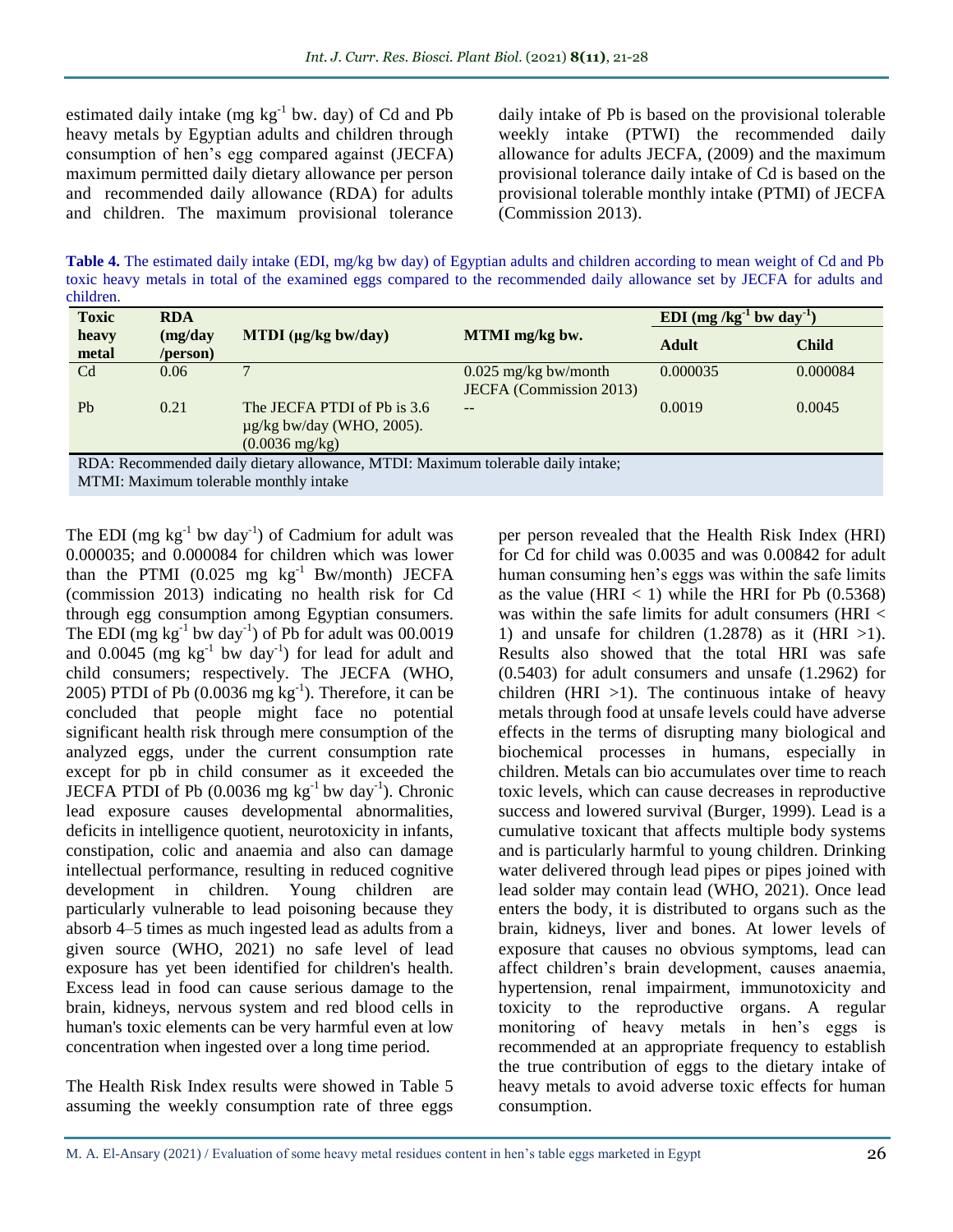|       | Cd      | Health risk | Pb     | <b>Health risk</b> | <b>Total HRI (THRI)</b> |
|-------|---------|-------------|--------|--------------------|-------------------------|
| Adult | 0.0035  | Safe        | 0.5368 | Safe               | 0.5403                  |
| Child | 0.00842 | Safe        | .2878  | ∪nsafe             | .2962                   |

### **Conclusions**

It is concluded that cadmium was found to be in the normal range reported in the literature and lead health risk through egg consumption is within safe limits for adult consumers but exceeded the permissible limit for children indicating health hazard for lead through egg consumption among Egyptian child consumers. However, the presence of toxic metals, Cd and Pb was higher in poultry farm eggs than Balady hen's eggs. The nutritional importance and high consumption of eggs among households necessitate a more careful monitoring of lead concentrations to meet public health requirements. Environment pollution with heavy metals lead to an increased attention in metal contamination of food and amongst them eggs which represent an essential part of human's diet particularly children.

# **Conflict of interest statement**

Authors declare that they have no conflict of interest.

# **References**

- Aliu, H., Dizman, S., Sinani, A., Hodolli, G., 2021. Comparative study of heavy metal concentration in eggs originating from industrial poultry farms and free-range hens in Kosovo. J. Food Qual., 2021:Article ID 6615289, 7 p.
- Association of Official Analytical Chemists (AOAC) 2005. Lead, cadmium, zinc, copper and iron in foods, Atomic Absorption Spectrometry after dry ashing. Official Method 999.11. Official Methods of Analysis of AOAC International, 18th Edn.
- Burger, J., Woolfenden, G.E., Gochfeld, M., 1999. Metal concentrations in the eggs of endangered Florida scrubjays from Central Florida. Arch. Environ. Contam. Toxicol., 37: 385-338.
- Dobrzañski, Z., Gürecki, H., Koacz, R., Gürecka, H., Trziszka, T., 2004. The content of heavy metals in hen eggs from farmyard rearing. Acta Sci. Pol. Ser. Zoot., 3: 249-253.
- Central Agency for Public Mobilization Statistics (CAPMAS), 2018. Egypt in Figures (2018). Agriculture Annual Per Capita of Some Food Products Consumption (2013-2016), 70p.
- European Commission (EC), 2006. Commission Regulation (EC) No. 1881/2006 of 19 December 2006 setting maximum levels for certain contaminants in foodstuffs. Off. J. Eur. Union (L Series): 364/5
- EFSA, 2012. Scientific Report—update of the monitoring of levels of dioxins and PCBs in food and feed.
- Faryabi, S., Ghorbiani, M., Nazarpak, H. H., Rashidimehr, A., 2021. Lead exposure through eggs in Iran: health risk assessment. Foods Raw Mat., 9: 184– 191.
- Giri, S., Singh, A. K., 2019. Heavy metals in eggs and chicken and the associated human health risk assessment in the mining areas of Singhbhum copper belt, India. Arch. Environ. Occup. Health, 74(4): 167–170.
- Guo, J., Yue, T., Li, X., Yuan, Y., 2016. Heavy metal levels in kiwifruit orchard soils and trees and its potential health risk assessment in Shaanxi, China . Environ. Sci. Pollut. Res., 23(14): 14560-14566.
- Jarup, L., 2003. Hazards of heavy metal contamination, Br. Med. Bull., 68: 167–182.
- JECFA, 2009. Evaluations of the Joint FAO/WHO Expert Committee on Food Additives.
- [JECFA, 2013. Evaluations of the Joint FAO/WHO](https://apps.who.int/food-additives-contaminants-jecfa-database/Default.aspx)  [Expert Committee on Food Additives.](https://apps.who.int/food-additives-contaminants-jecfa-database/Default.aspx)
- Kabir, A., Bhuyan, Md. S., 2019. Heavy metals in egg contents of hens (*Gallus gallus domesticus*) and ducks (*Anas platyrhynchos*) from Chittagong Region, Bangladesh. J. Poll. Effects Control, 7: 232.
- Khan, Z., Sultan, A., Khan, R., Khan, S., Imranullah, Farid, K., 2016. Concentrations of heavy metals and minerals in poultry eggs and meat produced in Khyber Pakhtunkhwa, Pakistan. Meat Sci. Veter. Public Health, 1(1): 4-10.
- Korish, A.M., Attia, Y. A., 2020. Evaluation of heavy metal content in feed, litter, meat, meat products, liver, and table eggs of chickens. Animals, 10: 727.
- O'Connell, T.J., Jackson, L.E., Brooks, R.P., 2000. Bird guilds as indicators of ecological condition in the central Appalachians. Ecol. Appl., 10(6): 1706-1721.
- Saad Eldin, W. F., Raslan, A.A., 2018. Residues of some toxic heavy metals and trace elements in chicken eggs. Zagazig Vet. J., 46: 8-16.